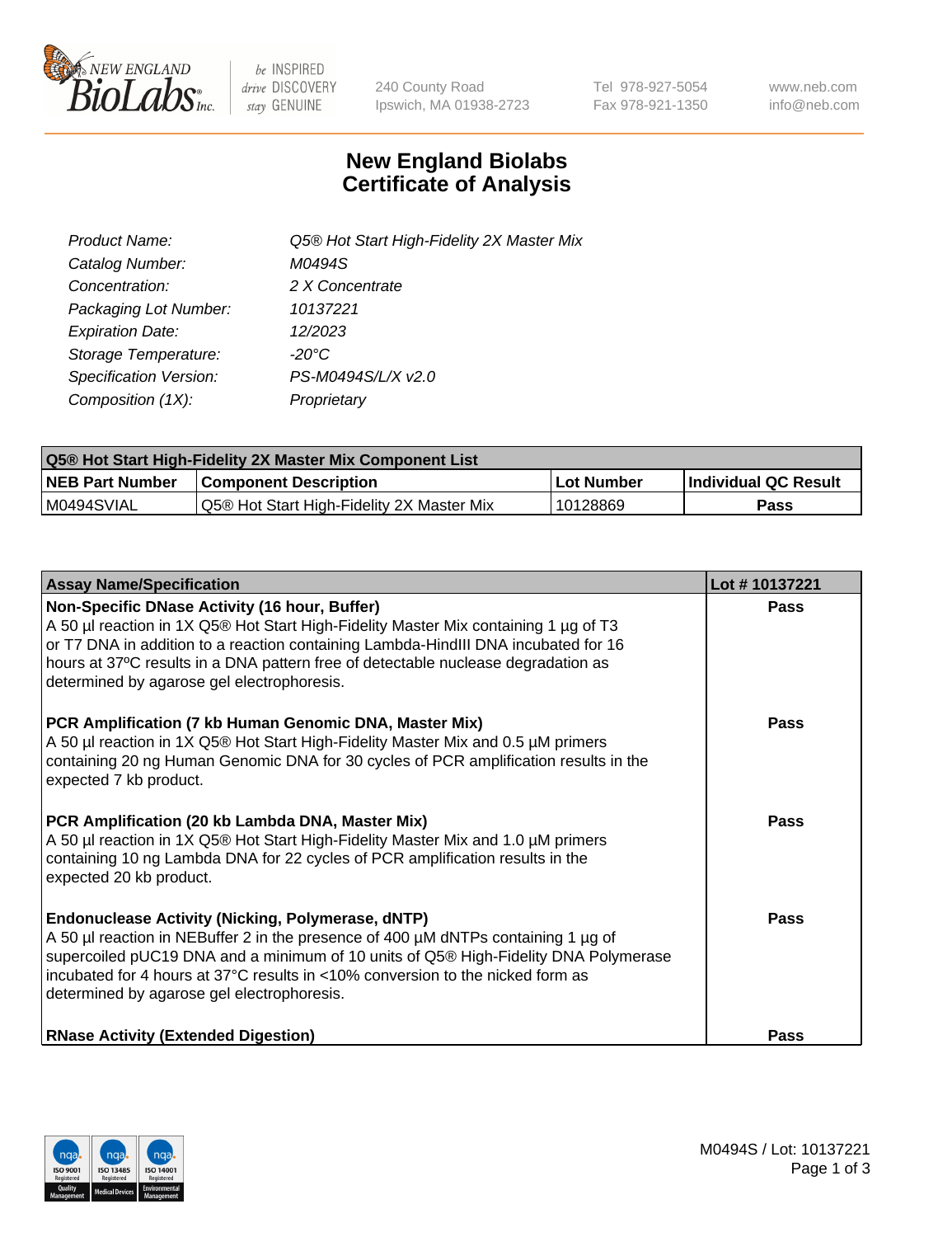

be INSPIRED drive DISCOVERY stay GENUINE

240 County Road Ipswich, MA 01938-2723 Tel 978-927-5054 Fax 978-921-1350

www.neb.com info@neb.com

| <b>Assay Name/Specification</b>                                                                                                                                                                                                                                                                                                                                                                                                  | Lot #10137221 |
|----------------------------------------------------------------------------------------------------------------------------------------------------------------------------------------------------------------------------------------------------------------------------------------------------------------------------------------------------------------------------------------------------------------------------------|---------------|
| A 10 µl reaction in NEBuffer 4 containing 40 ng of a 300 base single-stranded RNA<br>and a minimum of 1 µl of Q5® Hot Start High-Fidelity 2X Master Mix is incubated at<br>37°C. After incubation for 4 hours, >90% of the substrate RNA remains intact as<br>determined by gel electrophoresis using fluorescent detection.                                                                                                     |               |
| qPCR DNA Contamination (E. coli Genomic)<br>A minimum of 2 units of Q5® High-Fidelity DNA Polymerase is screened for the<br>presence of E. coli genomic DNA using SYBR® Green qPCR with primers specific for the<br>E. coli 16S rRNA locus. Results are quantified using a standard curve generated from<br>purified E. coli genomic DNA. The measured level of E. coli genomic DNA<br>contamination is $\leq 1$ E. coli genome. | Pass          |
| PCR Amplification (Hot Start, Human Genomic DNA, Master Mix)<br>A 25 µl reaction in 1X Q5® Hot Start High-Fidelity Master Mix and 0.5 µM primers<br>containing 50 ng Human Genomic DNA for 25 cycles of PCR amplification results in the<br>expected 665 bp product and a decrease in non-specific genomic bands after<br>pre-incubation at room temperature for 1 hour, when compared to a non-hot start<br>control reaction.   | Pass          |
| <b>Phosphatase Activity (pNPP)</b><br>A 200 µl reaction in 1M Diethanolamine, pH 9.8, 0.5 mM MgCl2 containing 2.5 mM<br>p-Nitrophenyl Phosphate (pNPP) and a minimum of 100 units of Q5® High-Fidelity DNA<br>Polymerase incubated for 4 hours at 37°C yields <0.0001 unit of alkaline phosphatase<br>activity as determined by spectrophotometric analysis.                                                                     | Pass          |
| <b>Protein Purity Assay (SDS-PAGE)</b><br>Q5® High-Fidelity DNA Polymerase is ≥ 95% pure as determined by SDS-PAGE analysis<br>using Coomassie Blue detection.                                                                                                                                                                                                                                                                   | Pass          |

This product has been tested and shown to be in compliance with all specifications.

One or more products referenced in this document may be covered by a 3rd-party trademark. Please visit <www.neb.com/trademarks>for additional information.